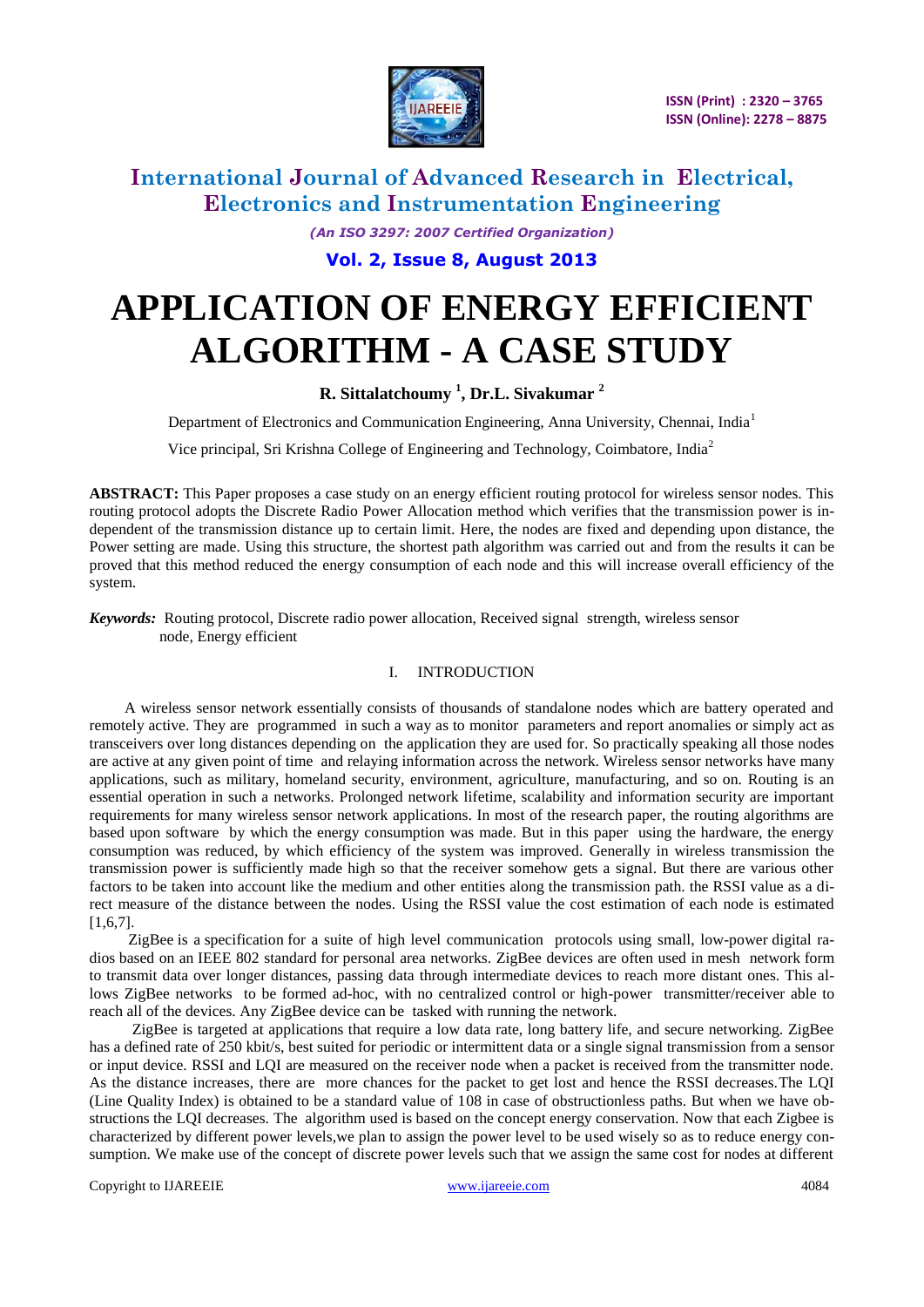

# **International Journal of Advanced Research in Electrical, Electronics and Instrumentation Engineering**

*(An ISO 3297: 2007 Certified Organization)*

### **Vol. 2, Issue 8, August 2013**

distances accordingly depending upon power levels.

#### II . WIRELESS SENSOR NETWORKS

 A wireless sensor network (WSN) is built of "nodes" – from a few to several hundreds or even thousands, where each node is connected to one (or sometimes several) sensors. Each such sensor network node has typically several parts: a [radio](http://en.wikipedia.org/wiki/Radio) [transceiver](http://en.wikipedia.org/wiki/Transceiver) with an internal [antenna](http://en.wikipedia.org/wiki/Antenna_(radio)) or connection to an external antenna, a [microcontroller,](http://en.wikipedia.org/wiki/Microcontroller) an electronic circuit for interfacing with the sensors and an energy source, usually a [battery](http://en.wikipedia.org/wiki/Battery_(electricity)) or an embedded form of [energy](http://en.wikipedia.org/wiki/Energy_harvesting)  [harvesting.](http://en.wikipedia.org/wiki/Energy_harvesting) Size and cost constraints on sensor nodes result in corresponding constraints on resources such as energy, memory, computational speed and communications bandwidth. The topology of the WSNs can vary from a simple [star](http://en.wikipedia.org/wiki/Star_network)  [network](http://en.wikipedia.org/wiki/Star_network) to an advanced [multi-hop](http://en.wikipedia.org/wiki/Mesh_networking) [wireless mesh network.](http://en.wikipedia.org/wiki/Wireless_mesh_network) The propagation technique between the hops of the network can be routing or flooding.

 The sensor node is given in figure.1. Sensor node uses PIC Microcontroller, which was operated in deep sleep mode by which energy saving was carried out when sensor node not receiving any data. For wireless communication, Zigbee was used.

Wireless Sensor networks have varied applications these days. They are used in various fields like defence, healthcare and so on. Thus they provide good scope for improvement, because of their extensive usage. Power consumption is the Achilles heel of Wireless Sensor Networks.



Fig.1. Prototype of Sensor Node

#### III. MICROCONTROLLER PIC 16877A

 Microcontroller PIC16F877A is one among a family of PIC microcontroller. They are popular in use today, ranging from beginners to professionals. This is because it is very practical and uses PIC16F877A FLASH memory technology that can erase the program, a thousand times. The excellence of RISC microcontroller lies in the speed and compression code. In addition, PIC116F877A also quite practical and concise as it has 40-pin to 33 lines I / O.

#### IV. ZIGBEE

 ZigBee is a low-cost, low-power, [wireless mesh network](http://en.wikipedia.org/wiki/Wireless_mesh_network) standard. The low cost allows the technology to be widely deployed in wireless control and monitoring applications. Low power-usage allows longer life with smaller batteries. Mesh networking provides high reliability and more extensive range.

 ZigBee is a specification for a suite of high level communication protocols using small, low-power digital radios based on an IEEE 802. standard for personal area networks. ZigBee devices are often used in mesh network form to transmit data over longer distances, passing data through intermediate devices to reach more distant ones. This al-

Copyright to IJAREEIE [www.ijareeie.com](http://www.ijareeie.com/) 4085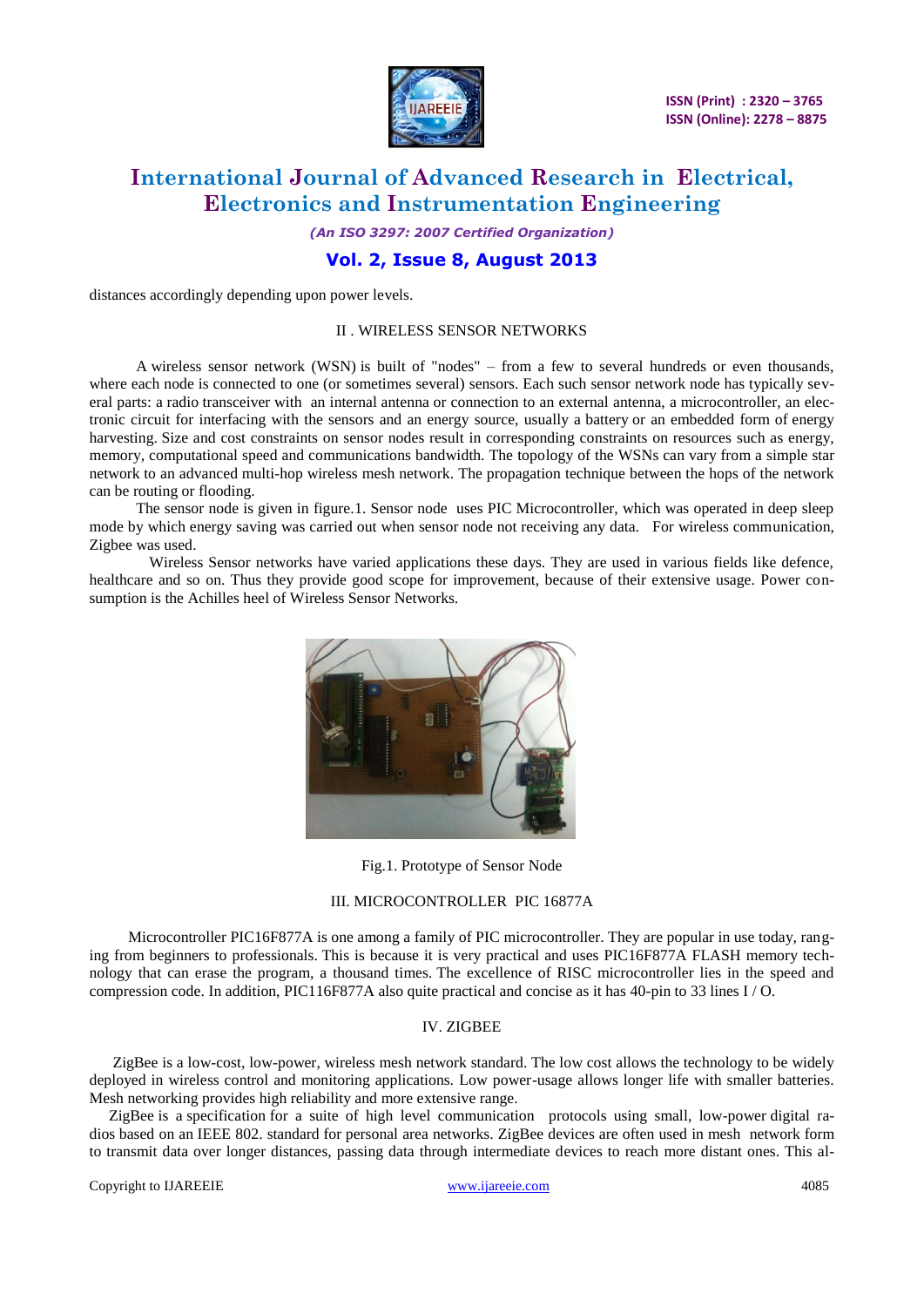

## **International Journal of Advanced Research in Electrical, Electronics and Instrumentation Engineering**

*(An ISO 3297: 2007 Certified Organization)*

#### **Vol. 2, Issue 8, August 2013**

lows ZigBee networks to be formed ad-hoc, with no centralized control or high-power transmitter/receiver able to reach all of the devices. Any ZigBee device can be tasked with running the network.

 ZigBee is targeted at applications that require a low data rate, long battery life, and secure networking. ZigBee has a defined rate of 250 kbit/s, best suited for periodic or intermittent data or a single signal transmission from a sensor or input device.

#### V. EXPERIMENT

 RSSI and LQI are measured on the receiver node when a packet is transmitted from the transmitter node. As the distance increases, there are more chances for the packet to get lost and hence the RSSI decreases.The LQI (Link Quality Indicator) is obtained to be a standard value of 108 in case of obstruction less paths. But when we have obstructions the LQI decreases. The algorithm used is based on the concept energy conservation. Now that each Zigbee is characterized by different power levels, we plan to assign the power level to be used wisely so as to reduce energy consumption. We make use of the concept of discrete power levels such that we assign the same cost for nodes at different distances accordingly depending upon power levels.

 The procedure used for this experiment was to place the transmitter and receiver motes a starting distance apart such as five meters. Then 10 packets are sent from the transmitter to the receiver with each power level setting available. Once all the power level settings were tested, the receiver mote was moved The Two nodes are used practically and RSSI, LQI values for different distances are estimated. Ten nodes are chosen and depending on the RSSI value , the cost are estimated. Using MATLAB Programming, the shortest path was carried out from one node to another node. Depending on the discrete power allocation , the cost is assigned and the same routing algorithm is used .

 From the results, it can be proved that , the routing algorithm based on discrete power allocation is more energy efficient. RSSI and LQI are measured on the receiver node when a packet is received. from the transmitter node. As the distance increases, there are more chances for the packet to get lost and hence the RSSI decreases.The LQI (Line Quality Index) is obtained to be a standard value of 108 in case of obstruction less paths. But when we have obstructions the LQI decreases. The algorithm used is based on the concept energy conservation. Now that each Zigbee is characterized by different power levels, we plan to assign the power level to be used wisely so as to reduce energy consumption. We make use of the concept of discrete power levels such that we assign the same cost for nodes at different distances .

In this paper , the various power modes of Zigbee is used, depending upon that the cost calculations was carried out. In order to implement the work, 10 nodes are taken with different locations. Instead of providing same power for all the nodes, different power levels setting are done depending upon the distance. The ZIGBEE has two modes of operation viz. Command mode and Transceiver mode. The command mode is

used for performing special functions with the ZIGBEE like acquiring signal strength etc. The transceiver mode is used for transmission and reception of signal.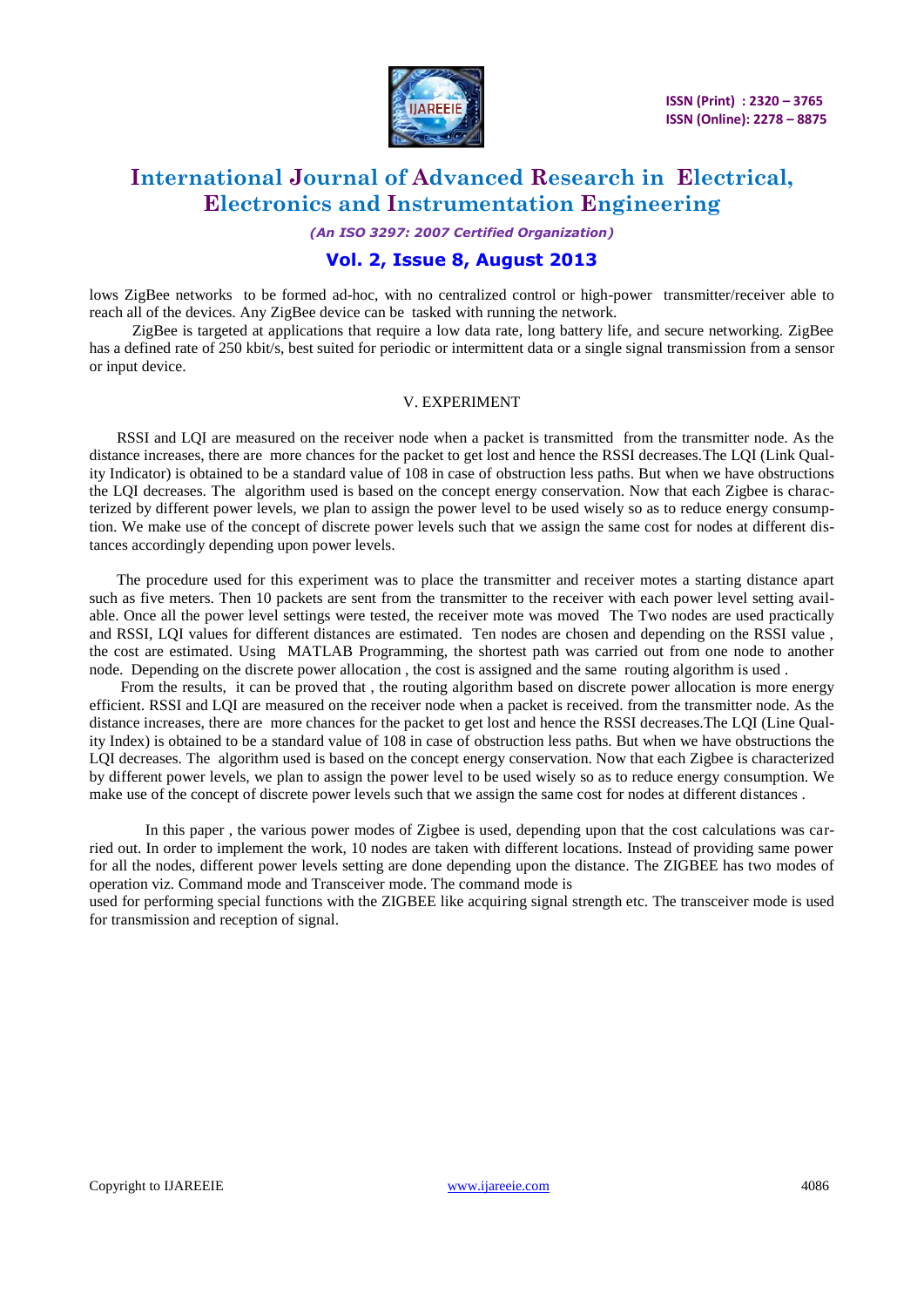

*(An ISO 3297: 2007 Certified Organization)*

### **Vol. 2, Issue 8, August 2013**

VI. EXPERIMENTAL RESULTS

| RSSI(dB) | LQI | Distance(m)    |
|----------|-----|----------------|
| $-7$     | 108 | Overlap        |
| $-23$    | 108 | <b>Closest</b> |
| $-37$    | 108 | 5              |
| $-48$    | 108 | 8              |
| $-75$    | 108 | 10             |
| $-79$    | 108 | 15             |
| $-85.3$  | 108 | 18             |
| $-89$    | 108 | 20             |
| $-92.5$  | 108 | 26             |
| $-94$    | 108 | 30             |

Table.1**.** Relationship Between RSSI and LQI Vs Distance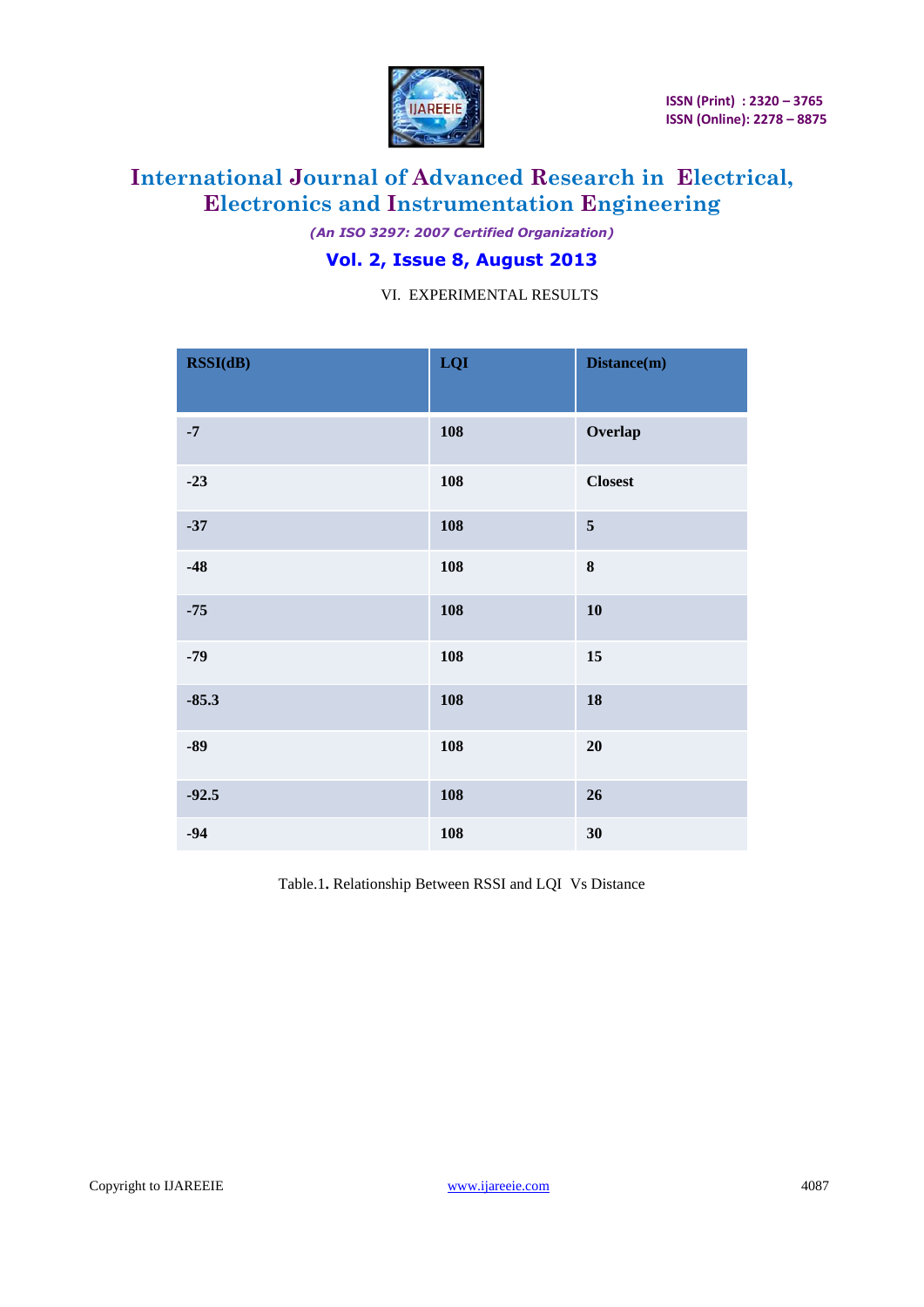

# **International Journal of Advanced Research in Electrical, Electronics and Instrumentation Engineering**

*(An ISO 3297: 2007 Certified Organization)*

### **Vol. 2, Issue 8, August 2013**

| Ą<br><b>Biograph Viewer 1</b>                                                                                                                                                                                                                               | $ \Box$ $\times$                                      |
|-------------------------------------------------------------------------------------------------------------------------------------------------------------------------------------------------------------------------------------------------------------|-------------------------------------------------------|
| File Tools Window Help                                                                                                                                                                                                                                      | $\sim$                                                |
|                                                                                                                                                                                                                                                             |                                                       |
| $\mathcal{P}_\text{c} \in \mathcal{P}_\text{c}$<br>Node 1<br>12<br>s<br>Node 2<br>10<br>15<br>Node 4<br>Node 3<br>-5<br>10 <sub>10</sub><br>Node 5<br>Node 6<br>5<br>20<br>16<br>Node 8<br>15<br>Node 7<br>Node 9<br>15<br>25 <sub>1</sub><br>25<br>Node 10 |                                                       |
| الح<br>$\mathbf{e}$<br>Ë<br>e<br>$\bullet$<br>$\mathcal{L}$<br>$\rightarrow$<br>$\blacktriangle$ $\parallel$                                                                                                                                                | A <b>PE</b> and <b>(b)</b> $\frac{21:09}{13-05-2013}$ |

Fig .2. Implementation of wireless network of around 10 nodes using MATLAB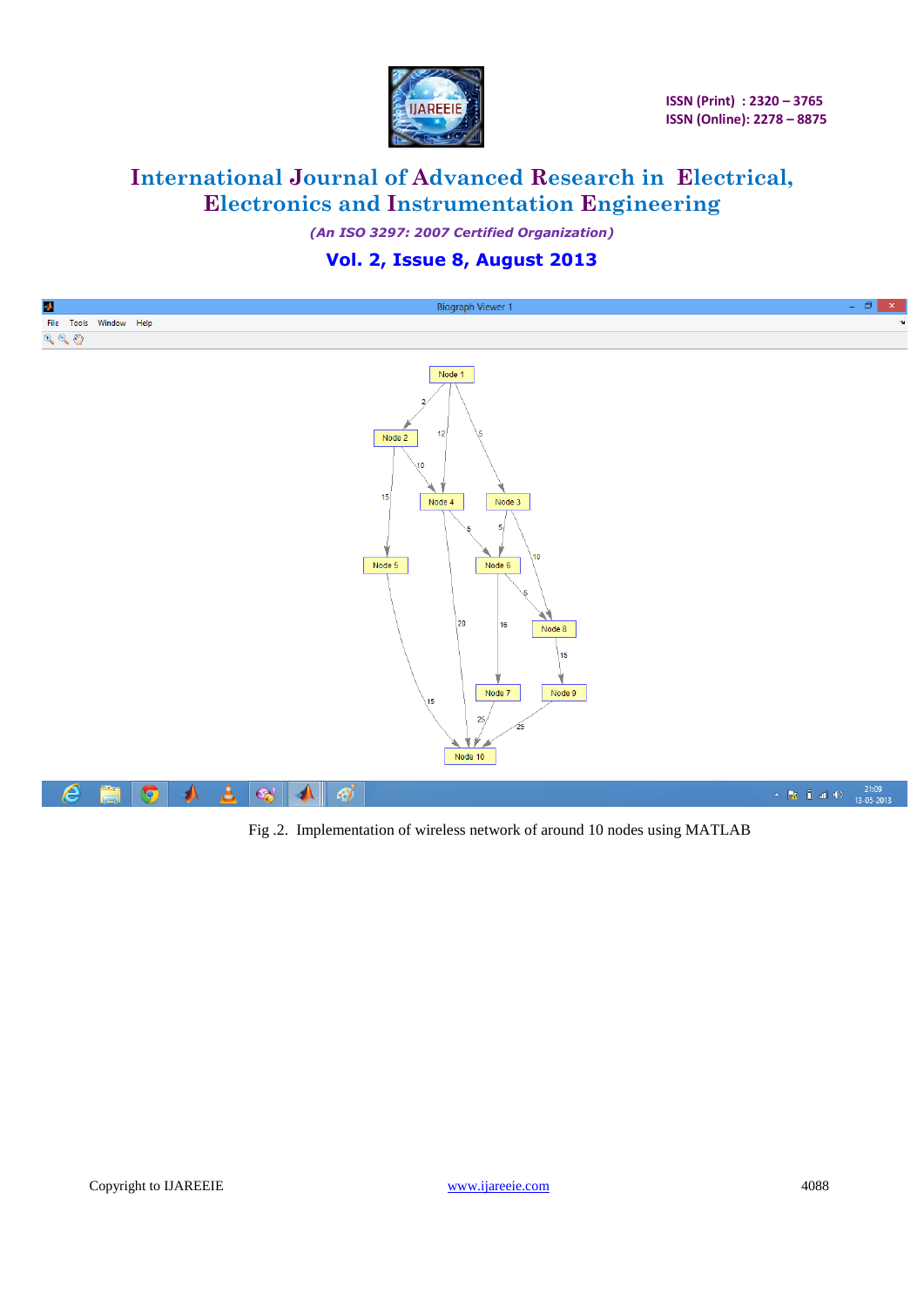

*(An ISO 3297: 2007 Certified Organization)*

### **Vol. 2, Issue 8, August 2013**



Fig .3. Energy Efficiency Comparison using MATLAB

 From the graph, it can be proved that RSSI value without discrete power levels was more. This implies, the efficiency of the routing algorithms by taking discrete power level is more compared to the normal method, where the power consumption is varied depending upon the distance.

 The Shortest Path algorithm was carried for 10 nodes, and the readings are noted. The Matlab Program are written depending on the structure given above for both cases. From the tabulation , it can identified discrete level was better than the normal.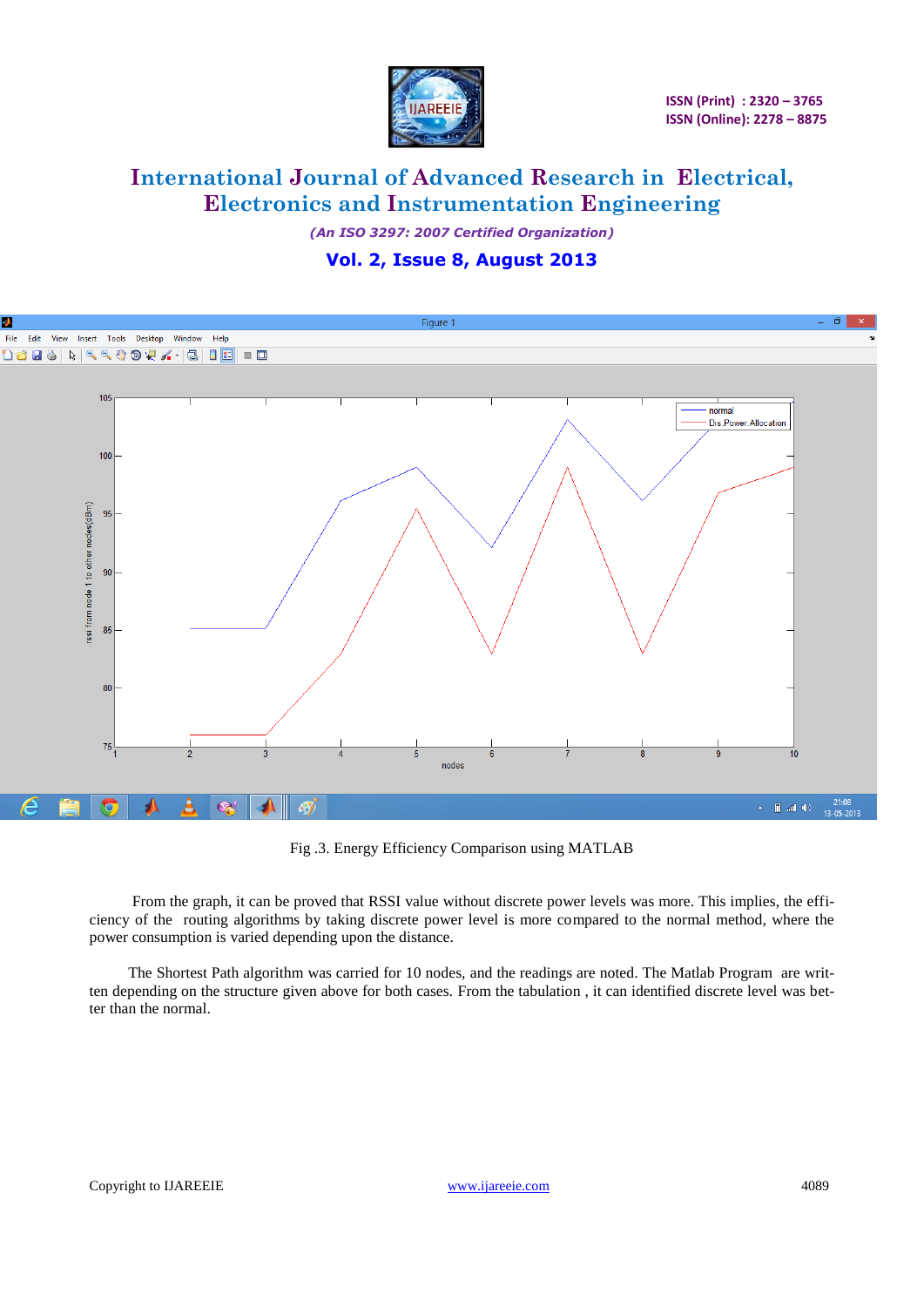

*(An ISO 3297: 2007 Certified Organization)*

### **Vol. 2, Issue 8, August 2013**

| <b>Source Node</b>      | <b>Destination Node</b> | <b>Shortest Path</b> | <b>Cost Normal</b> | <b>Cost Discrete</b> |
|-------------------------|-------------------------|----------------------|--------------------|----------------------|
| 1                       | 10                      | 1,4,10               | 32                 | 20                   |
| $\overline{2}$          | 10                      | 2,4,10               | 30                 | 20                   |
| $\overline{\mathbf{3}}$ | 10                      | 3,6,7,10             | 46                 | 35                   |
| $\overline{\mathbf{4}}$ | 10                      | 4,10                 | 20                 | 15                   |
| 5                       | 10                      | 5,10                 | 15                 | 15                   |
| 6                       | 10                      | 6,7,10               | 41                 | 30                   |
| $\overline{7}$          | 10                      | 7,10                 | 25                 | 15                   |
| 8                       | 10                      | 8,9,10               | 40                 | 30                   |
| 9                       | 10                      | 9,10                 | 25                 | 15                   |

Table .2. Minimum Cost Table for Normal and Discrete Power level structure

#### **REFERENCES**

- [1] Michael Mallinson, Patrick Drane and Sajid Hussain, " Discrete Radio Power Level Consumption Model inWireless Sensor Networks", *IEEE 2007.*
- [2] Qing Cao, Tian He , Lei Fang, Tarek Abdelzahe, John Stankovic and Sang Son," Efficiency Centric Communication Model for Wireless Sensor Networks".
- [3] Alberto Cerpa, Jennifer L. Wong, Louane Kuang, Miodrag Potkonjak and Deborah Estrin ," Statistical Model of Lossy Links in Wireless Sensor Networks".
- [4] Marco Zuniga and Bhaskar Krishnamachari, "Analyzing the Transitional Region in Low Power Wireless Links".
- [2] Wendi Rabiner Heinzelman, Anantha Chandrakasan, and Hari Balakrishnan. "Energy-Efficient Communication Protocol for Wire less Microsensor Networks", *33rd Hawaii International Conference on System Sciences*, 2000.
- [3] Stephanie Lindsey, Cauligi S. Raghavendra. "PEGASIS: Power-Efficient Gathering in Sensor Information Systems". *Proceedings of IEEE Aerospace Conference,* pp. 1125-1130, Mar. 2002.
- [4] S. Lindsey, and C. S. Raghavendra, and K. Sivalingam, "Data Gathering in Sensor Networks using the Energy\*Delay Metric," *Proceedings of the 15th International Conference on Parallel and Distributed Processing Symposium*, pp. 2001-2008, Apr. 2001
- [5] R. Ramanathan, and R. Hain, "Topology Control of Multihop Wireless Networks using Transmit Power Adjustment," *Proceedings of the 19th IEEE International Conference on Computer Communication*, pp. 404-413, Mar. 2000.
- [6] L. Klein, *Sensor and Data Fusion Concepts and Applications*, SPIE-The International Society for Optical Engineering, Press, 1993.